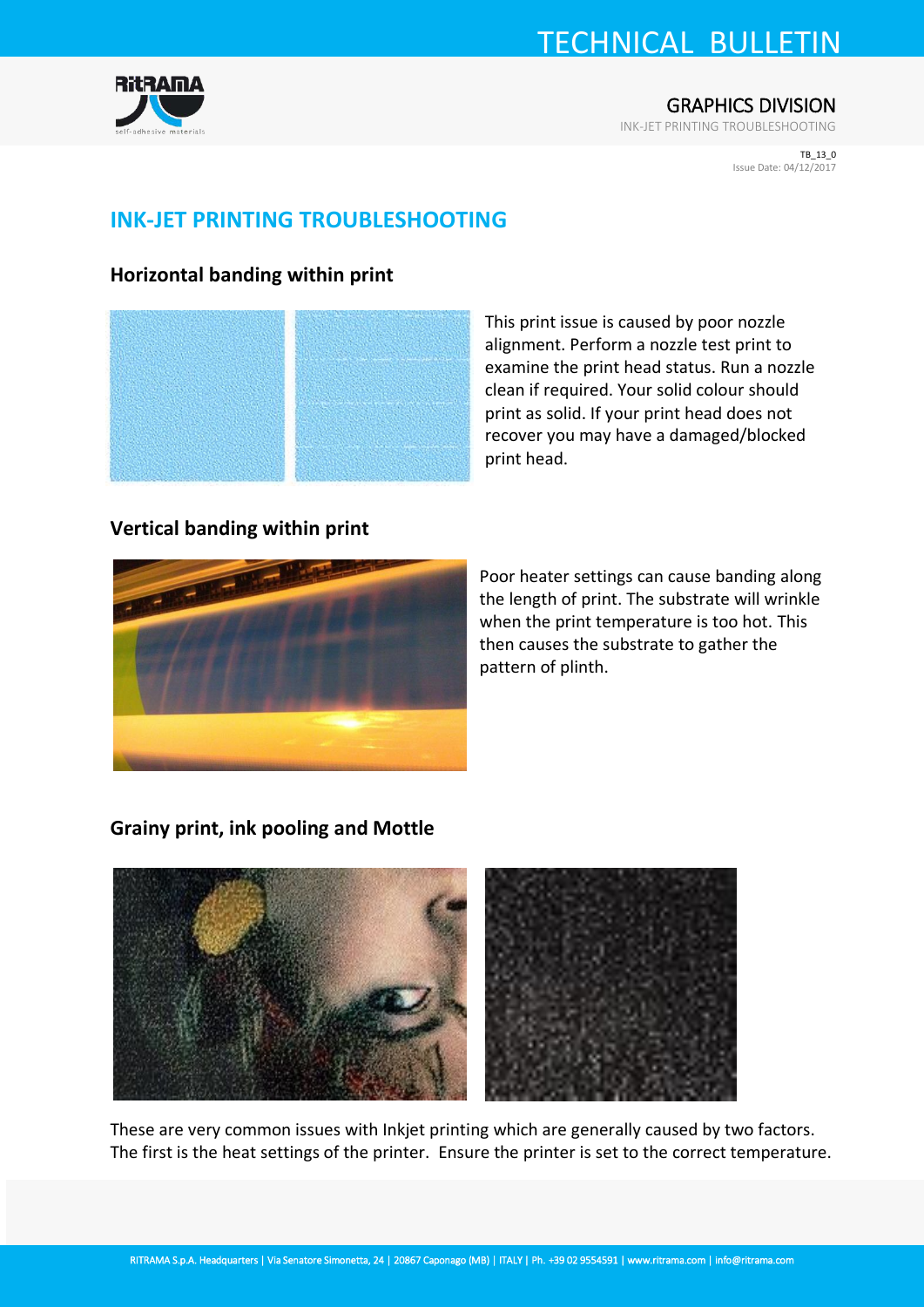# TECHNICAL BULLETIN



The printer manufacturer should provide recommended temperature settings for material types. Poor ink coalescence may occur with the wrong heater settings. Try increasing the temperature if it appears that ink is over spreading. Secondly incorrect profiling and ink limiting will supply an unnecessary amount of ink to the substrate.

Individual profiling is always recommended.

#### **Surface contamination**



Poor handing of any material will show defects on the surface of the substrate. This is very noticeable when using inkjet printing. Always ensure that the substrate is carefully handled and that your print environment is clean and dust free. Any dust or debris will show dark speckles on the print.



Plasticizers are always present in the PVC formulation. They progressively migrate on the media surface influenced by time, temperature and storage conditions.

Be aware! The high temperature can be dangerous for the printability.